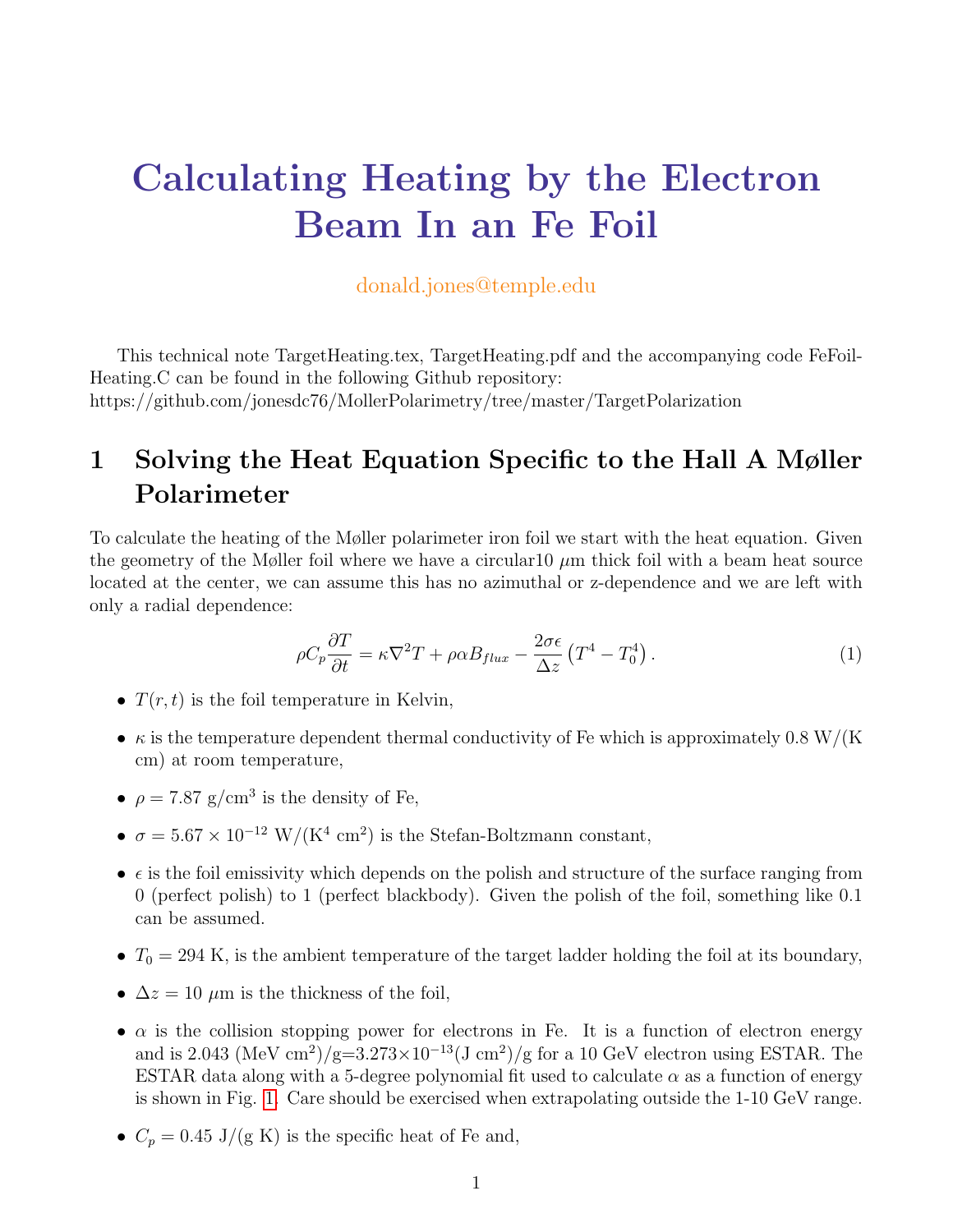<span id="page-1-0"></span>

Electron Stopping Power for Fe vs Beam Energy (ESTAR Data)

Figure 1: Stopping power for electrons as a function of energy in Fe. Data are from ESTAR and are fit to a 5-degree polynomial.

•  $B_{flux} = \frac{d^3 N_e}{dsdt}$  is the flux density of the beam in  $e^-/(\text{cm}^2 \text{ s})$ .

In principle T and  $B_{flux}$  are functions of position and time. However, we are interested in the temperature of the steady state which is presumably reached quite rapidly when the beam turns on. Setting  $\frac{\partial T}{\partial t} = 0$  simplifies Eq. [1.](#page-0-0) The expected heat load on a 10  $\mu$ m thick Fe foil in the electron beam is about  $12 \text{ mW}/\mu\text{A}$ . If the temperature increase with beam inside the beam flux is of 30 degrees Celsius or less, over a beam radius of 1 mm, then the radiated energy in this circular area is  $0.13$  mW or about  $1\%$  of the heat load. In this case, we can safely neglect the radiative cooling term. If we end up with a temperature increase greater than 30 degrees, then we will have to revisit this assumption. Under these assumptions, Eq. [1](#page-0-0) simplifies to

<span id="page-1-1"></span>
$$
\kappa \nabla^2 T = -\rho \alpha B_{flux} \tag{2}
$$

$$
\frac{\kappa}{r}\frac{\partial}{\partial r}\left(r\frac{\partial T}{\partial r}\right) = -\rho \alpha B_{flux} \tag{3}
$$

$$
\frac{\partial}{\partial r}\left(r\frac{\partial T}{\partial r}\right) = -\frac{\rho \alpha}{\kappa} r B_{flux}.\tag{4}
$$

The Hall A Møller polarimeter, does not typically take rastered beam, and it is thus reasonable to assume a Gaussian beam flux profile of radius  $r<sub>b</sub>$ . Therefore, the Gaussian profiled electron flux  $B_{flux}$  from a beam current I in Amperes with a 1  $\sigma$  radius of  $r_b$  becomes

$$
B_{flux} = \frac{I}{1.6 \times 10^{-19} \left(2\pi r_b^2\right)} e^{-r^2/2r_b^2}.\tag{5}
$$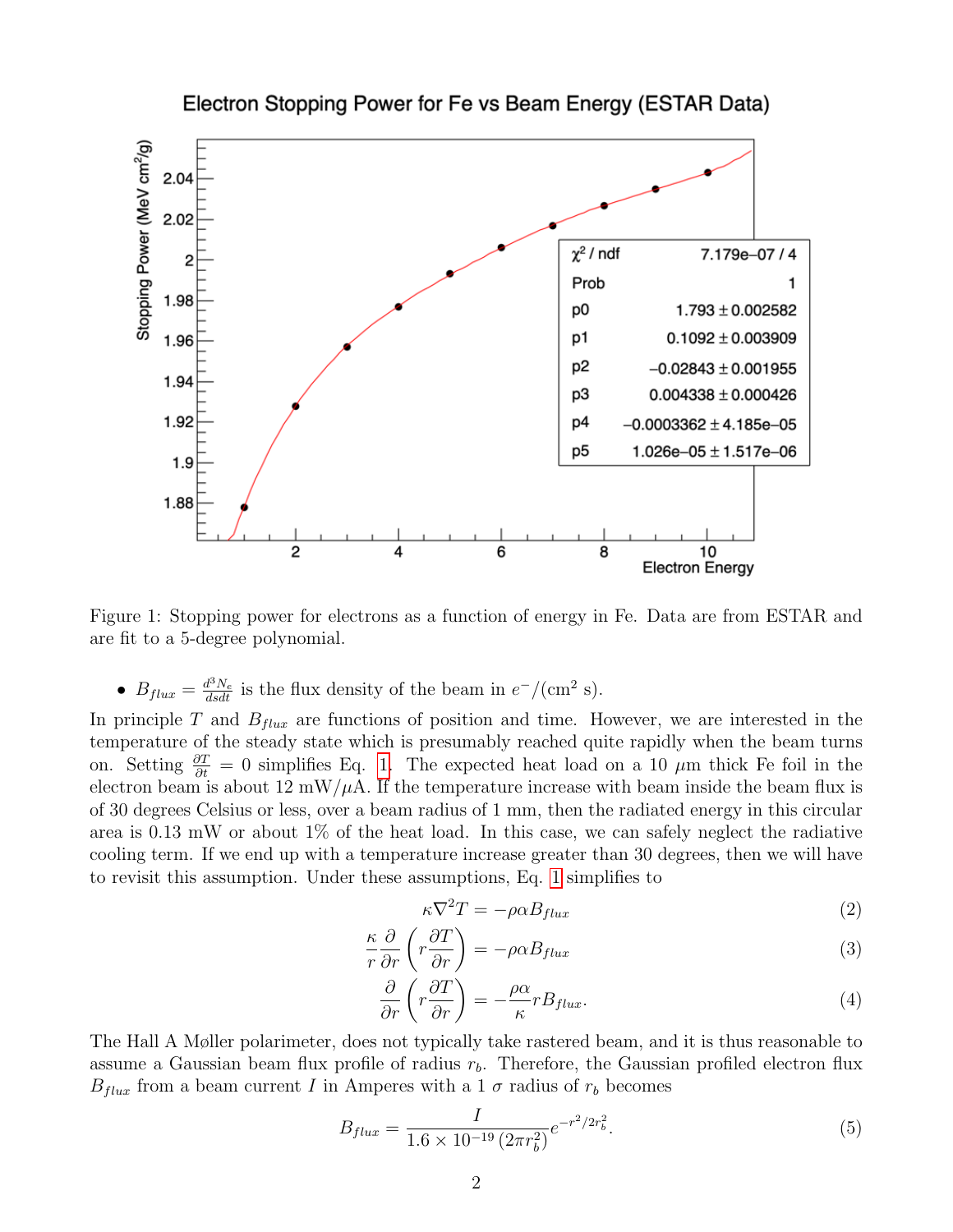Inserting this density profile for the electron beam heat source into Eq. [4](#page-1-1) gives

<span id="page-2-0"></span>
$$
\frac{\partial}{\partial r}\left(r\frac{\partial T}{\partial r}\right) = -\gamma r e^{-r^2/2r_b^2},\tag{6}
$$

where  $\gamma \equiv \frac{I \rho \alpha}{1.6 \times 10^{-19}}$  $\frac{I\rho\alpha}{1.6\times10^{-19}\kappa(2\pi r_b^2)}$ . Integrating both sides of Eq. [6](#page-2-0) w.r.t. r gives

$$
r\frac{\partial T}{\partial r} = r_b^2 \gamma e^{-r^2/2r_b^2} + C,\tag{7}
$$

<span id="page-2-1"></span>
$$
\frac{\partial T}{\partial r} = \frac{r_b^2 \gamma}{r} e^{-r^2/2r_b^2} + \frac{C}{r}
$$
\n(8)

where  $C$  is a constant of integration to be determined from boundary conditions in the steady state. To determine C, the total heat load from the beam is given by  $I\alpha\rho\Delta z/1.6\times 10^{-19}$  = 11.8 $\Delta z$  W/( $\mu$ A cm). The heat flow through the boundary is the product of the conductivity  $\kappa$ , the cross sectional area of the foil along the foil perimeter  $2\pi R_{foil} \Delta z$  and the temperature slope  $\partial T/\partial r$ , where length units are in cm. The perimeter of the foil at  $R_{foil}$  is assumed to be kept fixed at room temperature. The heat flow at the boundary has to equal the beam heat load in the steady state, so

$$
(\kappa 2\pi R_{foil} \Delta z) \frac{\partial T}{\partial r}|_{r=R_{foil}} \approx -11.8 \Delta z \left(\frac{W}{\mu A \text{ cm}}\right) \approx \frac{(\kappa 2\pi R_{foil} \Delta z) C}{R_{foil}},
$$

where the first term on the left side of Eq. [8\)](#page-2-1) is not included since it is negligible at the boundary of the foil  $R_{foil}$ . The negative sign comes from the direction of heat flow towards higher radius making the temperature decrease with increasing  $r$ .

$$
C \approx -\frac{11.8}{2\pi\kappa} = -2.50\left(\frac{\mathrm{K}}{\mu\mathrm{A}}\right),\,
$$

where the value for Fe has been used  $\kappa = 0.75 \text{ W/(K cm)}$ . Now to find the temperature difference between the outside perimeter of the foil at  $r = R_{foil}$  and some  $r < R_{foil}$  integrate both sides from  $R_{foil}$  to r yielding

<span id="page-2-2"></span>
$$
\Delta T = \int_{R_{foil}}^r \left( \frac{r_b^2 \gamma}{r'} e^{-r'^2/2r_b^2} + \frac{C}{r'} \right) dr'.
$$
\n(9)

This can easily be integrated numerically as shown in Figures [2](#page-3-0) and [3.](#page-4-0)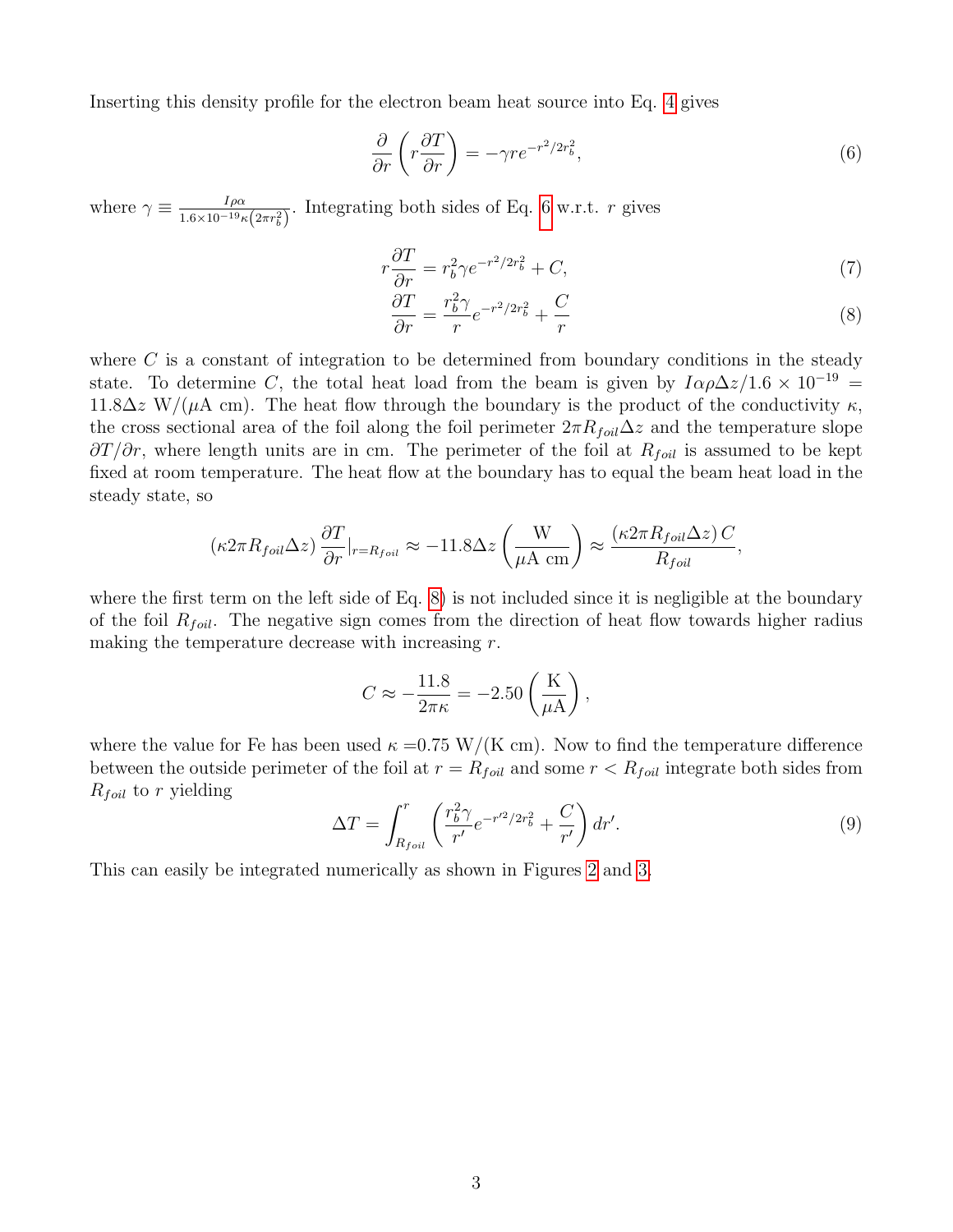<span id="page-3-0"></span>

#### Foil AT Profile vs Radial Distance from Foil Center

Figure 2: Fe foil ∆T profile from integrating Eq. [9](#page-2-2) with beam spot size, and energy given. For this example, the foil and beam parameters are approximately used during PREX/CREX.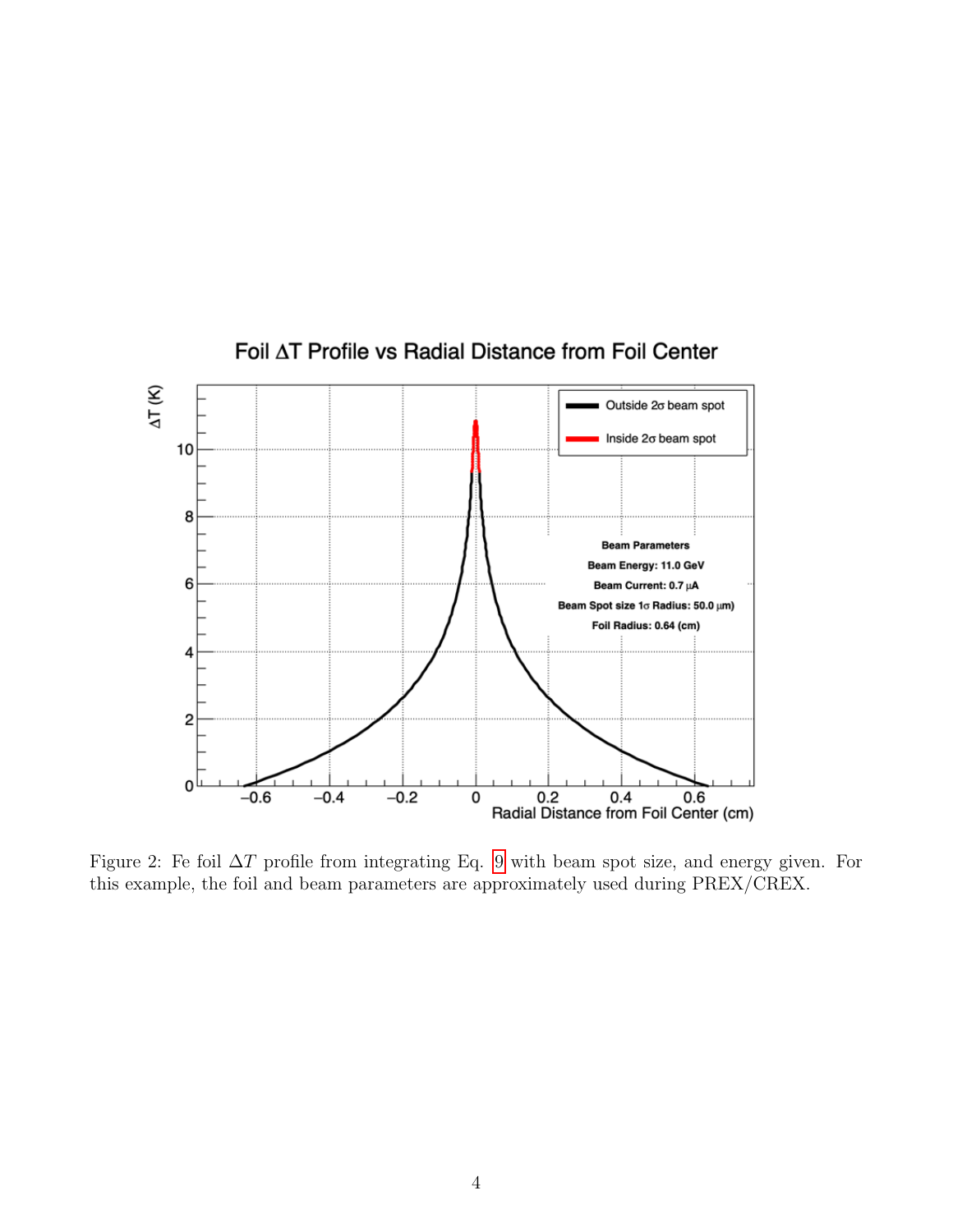<span id="page-4-0"></span>

### Foil Temperature Profile vs Radial Distance from Foil Center

Figure 3: Fe foil temperature profile from integrating Eq. [9](#page-2-2) with beam spot size, and energy given. For this example, the foil and beam parameters are approximately used during PREX/CREX.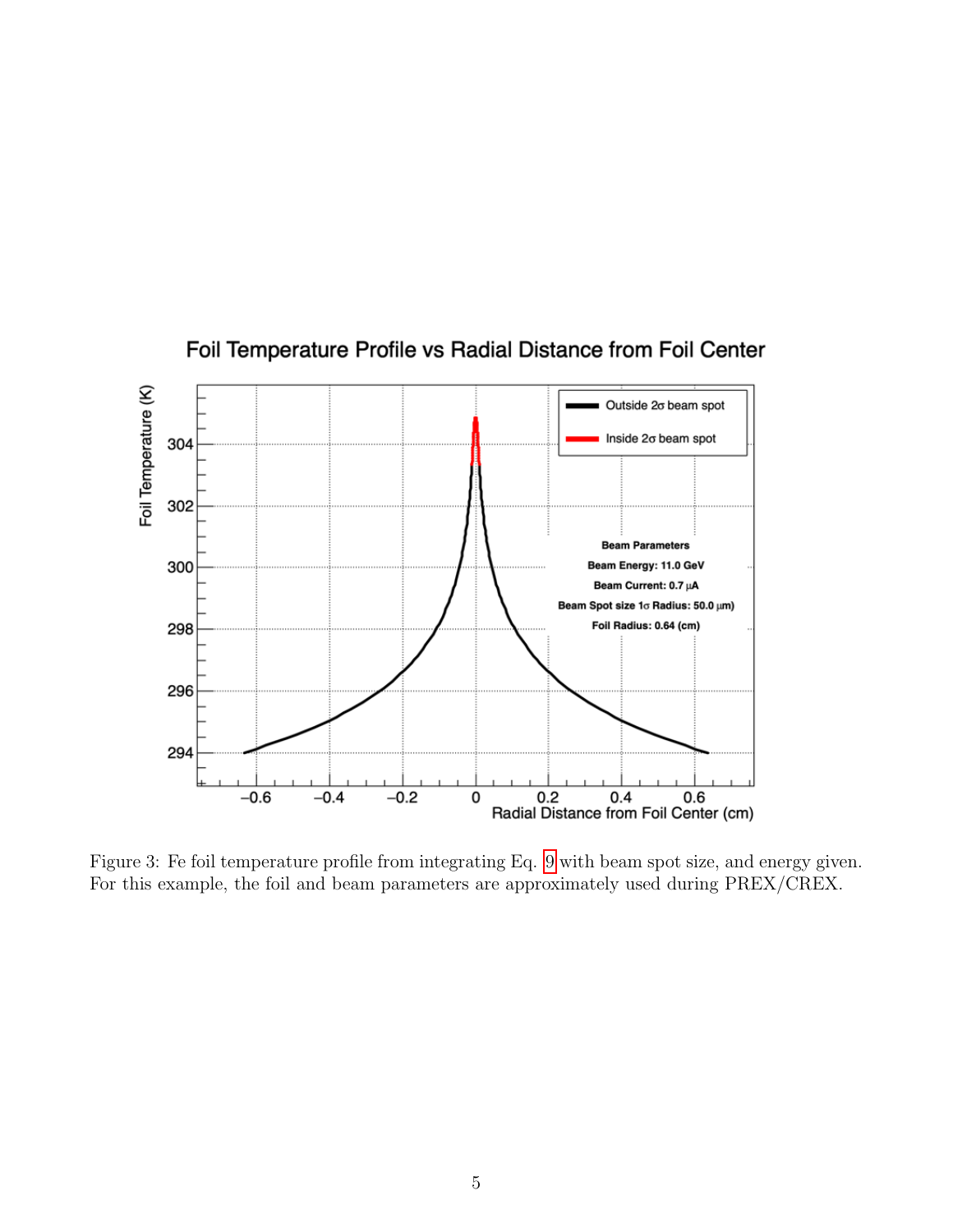#### 2 C++/ROOT Code for Numerically Integrating Eq. [9](#page-2-2)

The following ROOT macro uses Eq. [9](#page-2-2) to calculate the foil heating for a circular Fe foil in a Gaussian profile electron beam.

```
#include "TF1.h"
```

```
#include <iostream>
#include "TGraph.h"
#include "TLegend.h"
#include "TAxis.h"
#include "TPad.h"
#include "TCanvas.h"
#include "TStyle.h"
#include "TPaveText.h"
#include "TString.h"
```
#### ///////////////////

//Donald C. Jones//  $//Now. 2021$  // ///////////////////

```
//////////////////////////////////////////////////////////////////////
//FeFoilHeating() calculates and graphs the temperature difference
//in a thin circular Fe foil between its edge held at a fixed
//temperature T0 and inside a circular Gaussian-distributed
//electron beam.
//
//
//Arguments:
// beam_cur: beam current in Amperes
// beam_r: 1 sigma beam spot size radius in cm
// beam_E: beam energy in GeV
// T0: ambient (Hall) temperature in Kelvin taken as foil
// boundary temperature
//
//Returns the foil temperature difference in degrees K between T0
//at the foil edge and the temperature at the 1-sigma beam
//radius r_beam.
//
//NOTE: it is helpful to recall that for a 2D circular Gaussian
//distribution the volume between r=0 and the n-sigma points
//are as follows:
//1sigma = 39.35%, 2sigma = 86.47%, 3sigma = 98.89%, 4sigma = 99.97%
//Therefore, the temperature should be averaged over at least 3 sigma.
/////////////////////////////////////////////////////////////////////////
double FeFoilHeating(double beam_cur = 1e-6, double beam_r=5e-3,
                    double beam_E = 11, double TO = 294 {
 gStyle->SetStatY(0.7);
```

```
gStyle->SetStatH(0.2);
```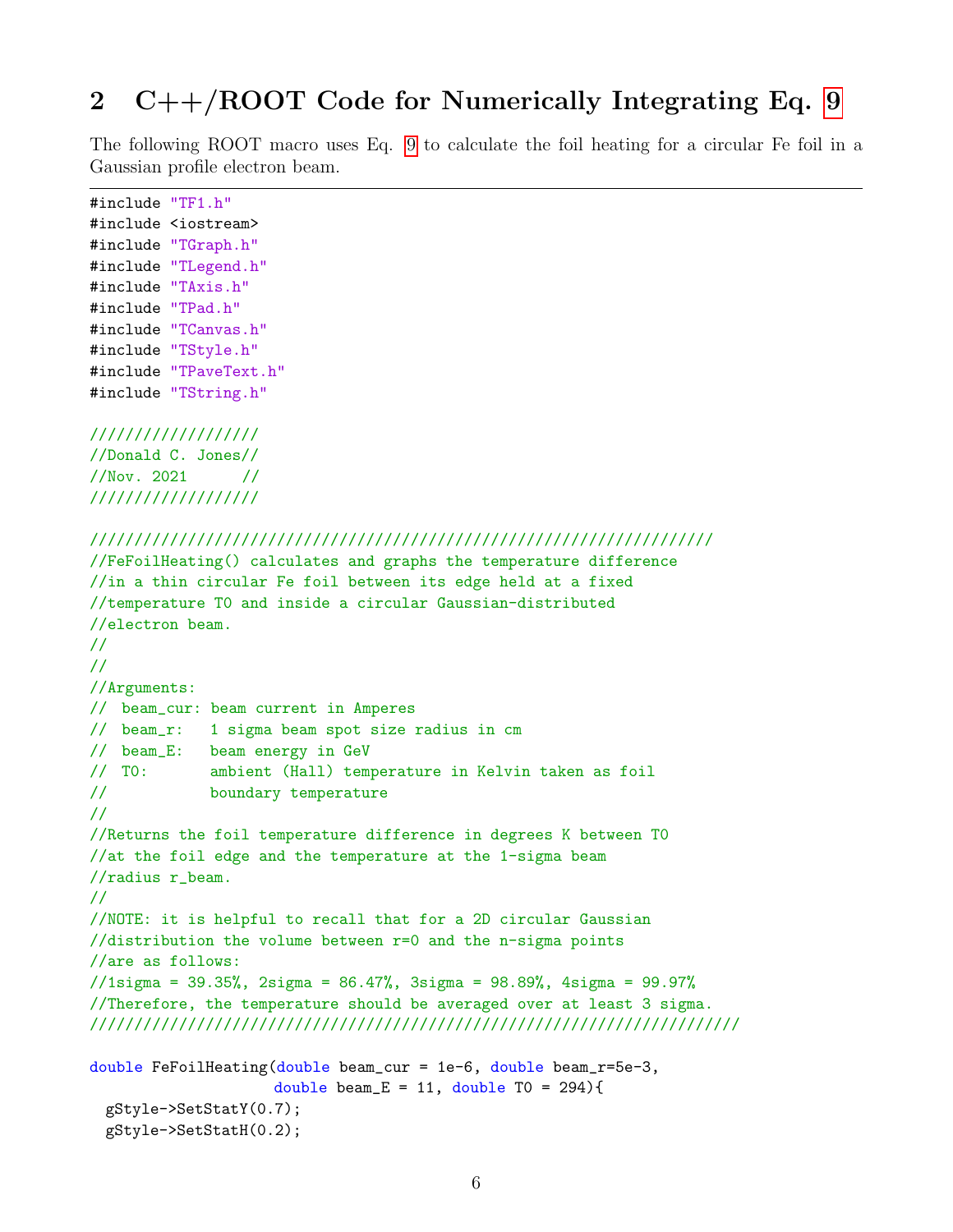```
gStyle->SetOptFit(1111);
gStyle->SetTitleW(0.95);
```

```
const double rho = 7.87;//density of Fe
const double sigma = 5.670e-12;//Stefan Boltzman constant W/(cm<sup>o</sup>2 K<sup>o</sup>4)
const double Cp = 0.45;//Fe specific heat capacity in J/(g K)
const double echarge = 1.602e-19;//Coulombs per electron
const double R_foil = 0.5*2.54/2.0;//radius of Fe foil in cm
const double PI = 3.1415927;//pi obviously
```

```
//Use ESTAR data to estimate energy loss as a function of electron energy
//----------------------------------------------------------------------------------
TCanvas *c = new TCanvas("c", "c", 0,0,800,600);double beam_en[10]={1,2,3,4,5,6,7,8,9,10};//beam energy in GeV
double stop_en[10]={1.878,1.928,1.957,1.977,1.993, //collision stopping power
         2.006,2.017,2.027,2.035,2.043};//in (MeV cm^2/g) using ESTAR
TGraph *grStop = new TGraph(10,beam_en, stop_en);grStop->SetTitle("Electron Stopping Power for Fe vs Beam Energy (ESTAR Data)");
grStop->SetMarkerStyle(8);
grStop->Draw("ap");
grStop->GetXaxis()->SetTitle("Electron Energy");
grStop->GetYaxis()->SetTitle("Stopping Power (MeV cm^{2}/g)");
gPad->Update();
TF1 *fStop = new TF1("fStop", "pol5", 0, 1); // use fit to give continuous functiongrStop->Fit(fStop);
double alpha = echarge*fStop->Eval(beam_E)*1e6;//Collision stopping power in
   (Jcm^2/g)cout<<"Stopping power "<<alpha<<" (J cm^2/g)"<<endl;
c->SaveAs("StoppingPower.png");
```

```
//Calculate the energy dependent thermal conductivity of Fe using data either from
//https://www.efunda.com/materials/elements/TC_Table.cfm?Element_ID=Fe
//or
//https://www.engineeringtoolbox.com/thermal-conductivity-metals-d_858.html
//----------------------------------------------------------------------------------
bool data_efunda = 1;
TCanvas *ct = new TCanvas("ct", "ct", 0, 0, 800, 600);double temp[4] = \{250, 300, 350, 400\};double cond[4] = {0.865,0.802,0.744,0.695};//www.efunda.com
TGraph *grC = new TGraph(4, temp, cond);grC->SetTitle("Fe Thermal Conductivity vs. Temperature");
grC->SetMarkerStyle(8);
grC->Draw("ap");
grC->GetXaxis()->SetTitle("Temperature (k)");
grC->GetYaxis()->SetTitle("Thermal Conductivity (W/cm K)");
```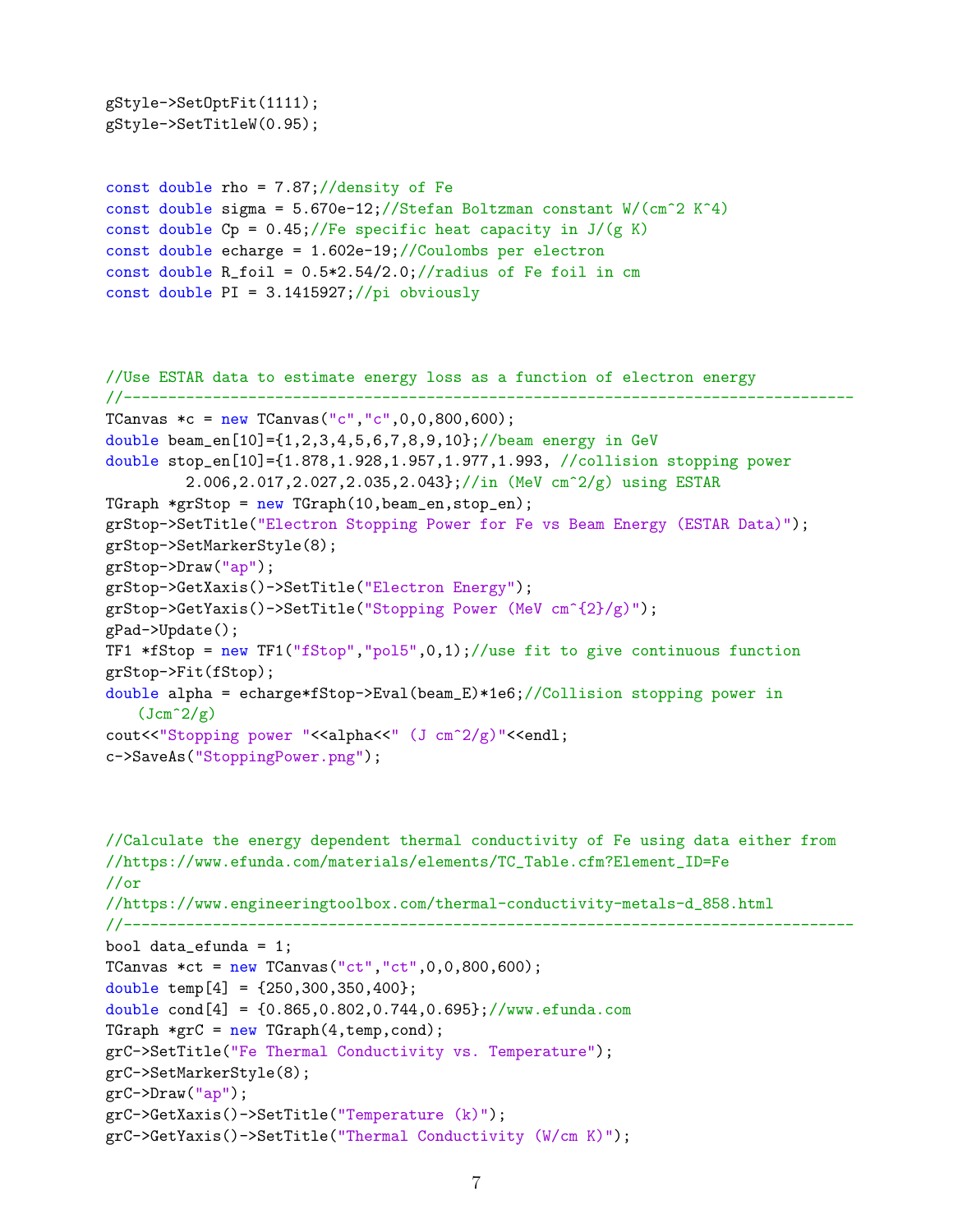```
TF1 *fCond = new TF1("fCond", "pol2", 0, 1);grC->Fit(fCond);
gPad->Update();
if(!data_efunda)//www.engineeringtoolbox.com
 fCond = new TF1("fCond","0.835-0.001102*(x-273)",0,1);
double guessTemp = T0+15*beam_cur/1e-6;//starting guess for final foil temperature
double kappa = fCond->Eval(guessTemp);
cout<<"Conductivity at "<<guessTemp<<" K is "<<kappa<<endl;
ct->SaveAs("FeThermalCond.png");
```

```
//Integral of f(r) gives delta T. Create the integrand f(r)//----------------------------------------------------------------------------------
double gam = beam_cur/echarge*rho*alpha/kappa/2./PI/pow(beam_r,2);
double C = -beam_cur/echarge*alpha*rho/2.0/PI/kappa;
TF1 *f = new TF1("f", Form("%e/x*exp(-x*x)/%e) +%e/x",beam_r*beam_r*gam,2*beam_r*beam_r,C),0,R_foil);
```

```
//Improve thermal conductivity estimate using the calculated temperature.
//Temperature at 1.3*beam_r is a good estimate of the average temperature
//weighted by the beam spot charge distribution.
//-----------------------------------------------------------------------------------
guessTemp = f->Integral(R_foil,1.3*beam_r)+T0;
kappa = fCond->Eval(guessTemp);
gam = beam_cur/echarge*rho*alpha/kappa/2./PI/pow(beam_r,2);
C = -beam_cur/echarge*alpha*rho/2.0/PI/kappa;
cout<<"Conductivity re-calculated at "<<guessTemp<<" K is "<<kappa<<endl;
f = newTF1("f", Form("%e/x*exp(-x*x%e)+%e/x", beam_r*beam_r*gam,2*beam_r*beam_r,C), 0, R_foil);
```

```
//Graph resulting temperature profile by integrating f(r)dr. Make points red inside
//2 sigma beam spot size radius.
//-----------------------------------------------------------------------------------
const int N=500;
double r[N], T[N], dT[N], ri[N], Ti[N], dTi[N];
int n=0, ni=0;
double rp = R_foil;
for(int i=0;i<N/2;++i){
  r[i]=rp;dT[i] = f-\frac{1}{\text{Integral}(R_foi1, rp)};T[i] = dT[i]+T0;if(rp<2*beam_r){
    ri[ni]=rp;
    Ti[ni]=T[i];dTi[ni]=dT[i];
```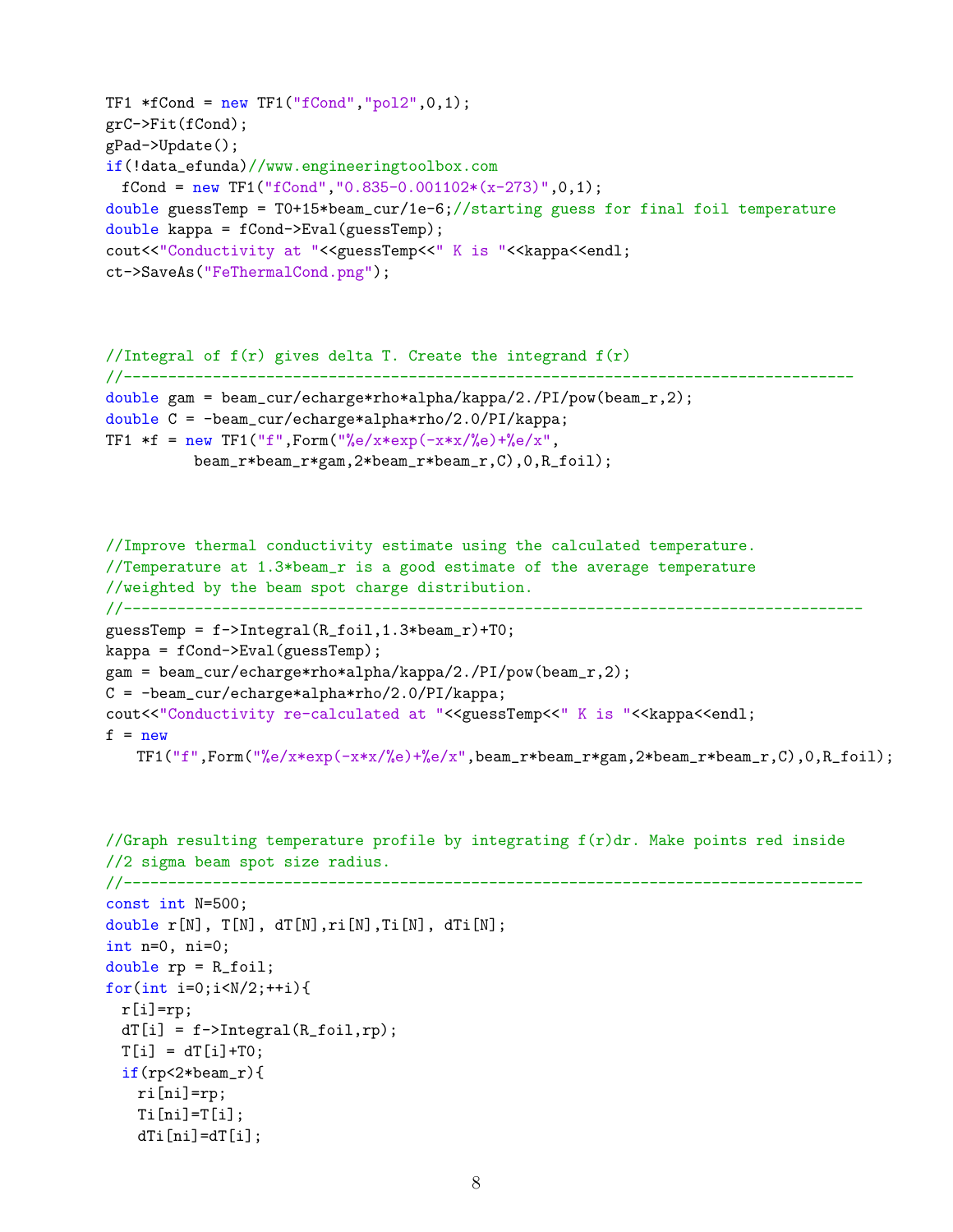```
++ni;
 }
 rp*=0.95;
 ++n;if(rp<0.00001)break;
}
for(int i=0; i \le n; ++i){
 r[i+n] = -r[n-i-1];dT[i+n] = dT[n-i-1];T[i+n] = T[n-i-1];
}
for(int i=0;i\leq ni;i+i){
 ri[i+ni]=-ri[ni-i-1];dTi[i+ni] = dTi[ni-i-1];Ti[i+ni] = Ti[ni-i-1];}
TCanvas *c1 = new TCanvas("c1", "c1", 0, 0, 800, 600);TGraph *grdT = new TGraph(2*n,r,dT);
grdT->SetMarkerStyle(8);
grdT->SetLineWidth(6);
grdT->SetMarkerSize(0.3);
grdT->Draw("acp");
grdT->SetTitle(Form("Foil #DeltaT Profile vs Radial Distance from Foil Center"));
grdT->GetXaxis()->SetTitle("Radial Distance from Foil Center (cm)");
grdT->GetYaxis()->SetTitle("#DeltaT (K)");
TGraph *gridT = new TGraph(2 * ni,ri,dTi);
gridT->SetMarkerStyle(8);
gridT->SetMarkerColor(kRed);
gridT->SetLineColor(kRed);
gridT->SetLineWidth(6);
gridT->SetMarkerSize(0.4);
gridT->Draw("samecp");
gPad->SetGrid();
TPaveText *pt = new TPaveText(0.6, 0.4, 0.89, 0.6, "ndc");
pt->SetFillColor(0);
pt->SetShadowColor(0);
pt->SetBorderSize(0);
pt->AddText("Beam Parameters");
pt->AddText(Form("Beam Energy: %0.1f GeV",beam_E));
pt->AddText(Form("Beam Current: %0.1f #muA", beam_cur*1e6));
pt->AddText(Form("Beam Spot size 1#sigma Radius: %0.1f #mum)",beam_r*1e4));
pt->AddText(Form("Foil Radius: %0.2f (cm)",R_foil));
pt->Draw();
TLegend *lg = new Thegend(0.62, 0.76, 0.89, 0.89);lg->AddEntry(grdT,"Outside 2#sigma beam spot","lp");
lg->AddEntry(gridT,"Inside 2#sigma beam spot","lp");
lg->Draw();
c1->SaveAs("FoilHeatingdT.png");
TCanvas *c2 = new TCanvas("c2", "c2", 0, 0, 800, 600);TGraph *gr = new TGraph(2*n, r, T);
```